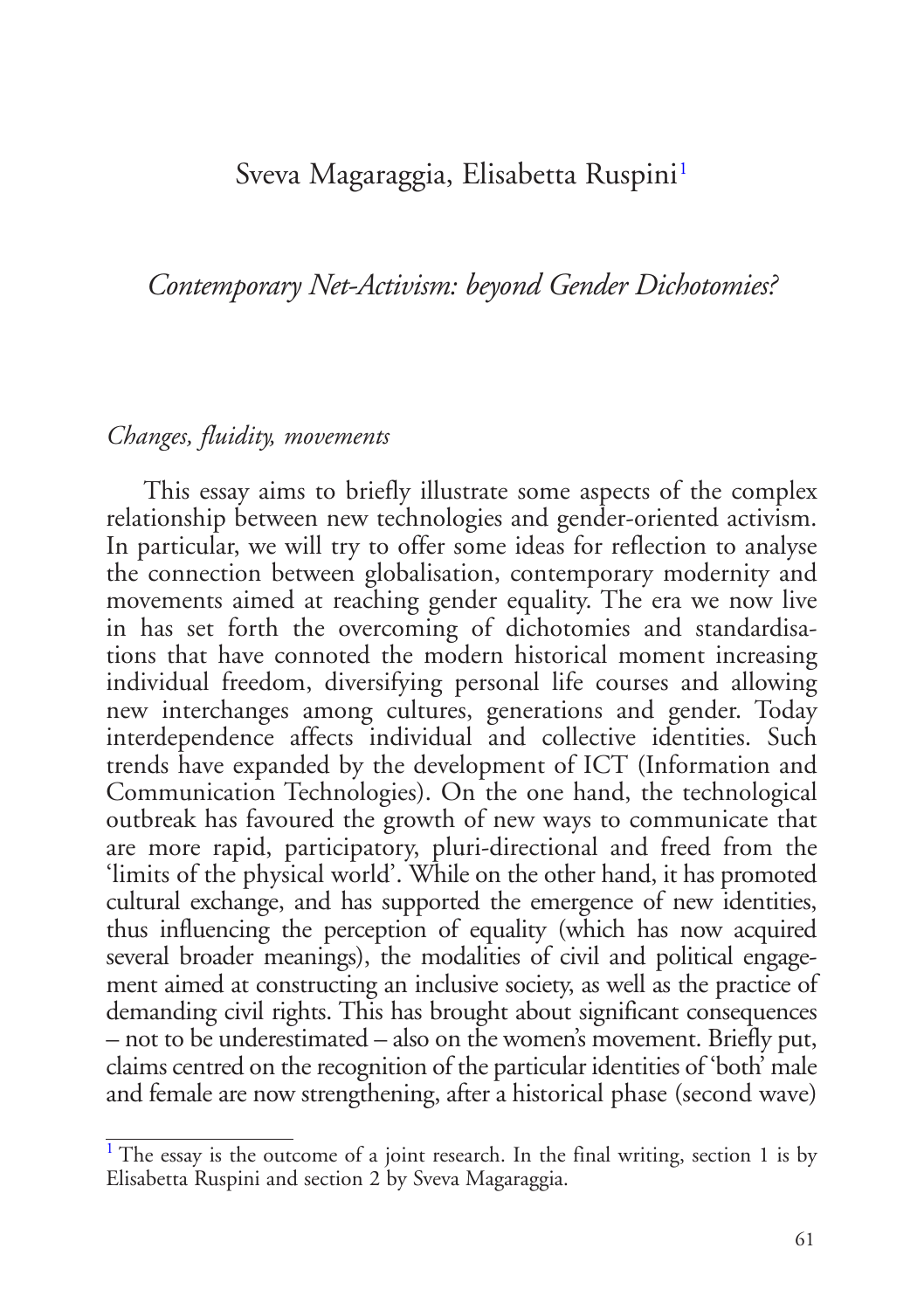characterised by egalitarian claims centred on the female subject and on the difference of the female with respect to the male. The fourth wave (also defined 'post-feminism', starting at the beginning of the twentieth century) is growing out of the web and social networks, and it includes the newest generation of women (see for example Cacace, 2004; Turri, 2013; Magaraggia, 2015). Such a wave represents a synthesis of the new needs, the expressive and narrative modes employed by the last generations of women, the growing cultural interdependence and the crucial role played by communication technologies. Today the main objective of such claims is to give space to the infinite number of female individualities and make the movement more and more accessible, inclusive and open; also towards men. In point of fact, the alliance with men has become crucial, since men are as much a victim of patriarchy as women (Ciccone, 2009). As argued by Magaraggia (2015: 31), such alliances have become possible also because some 'certainties' regarding the stability of relationships and of gender roles are strongly challenged by social change which is triggering a significant process of the reformulation of male identity. The late or postmodern women's movement is therefore quite different from that which characterized the second (and also the third) generation of feminism (Perra and Ruspini, 2015): the models of activism have changed, the collective actions have changed and are now entering the social system through different communication channels: social media, blogs, forums (Cacace, 2004; Del Greco, 2013). Concurrently, people are becoming more and more aware that fighting against gender discrimination cannot be solely concern with the exclusion of women from the public domain. Other subjects, spaces, realms are to be taken more and more into account (cfr. Antonelli and Ruspini, 2016). Starting from such reflections, the essay will try to shed light on the relationship between contemporary feminisms and new technologies, focusing both on the positive aspects and on the potential risks that such an encounter may generate.

## *Feminism of the fourth wave: prospects and some contradictions*

The great social transformation that marks a phase of historical discontinuity in our lives is mainly performed through social media. Thanks to the diffusion of smartphones and of social media the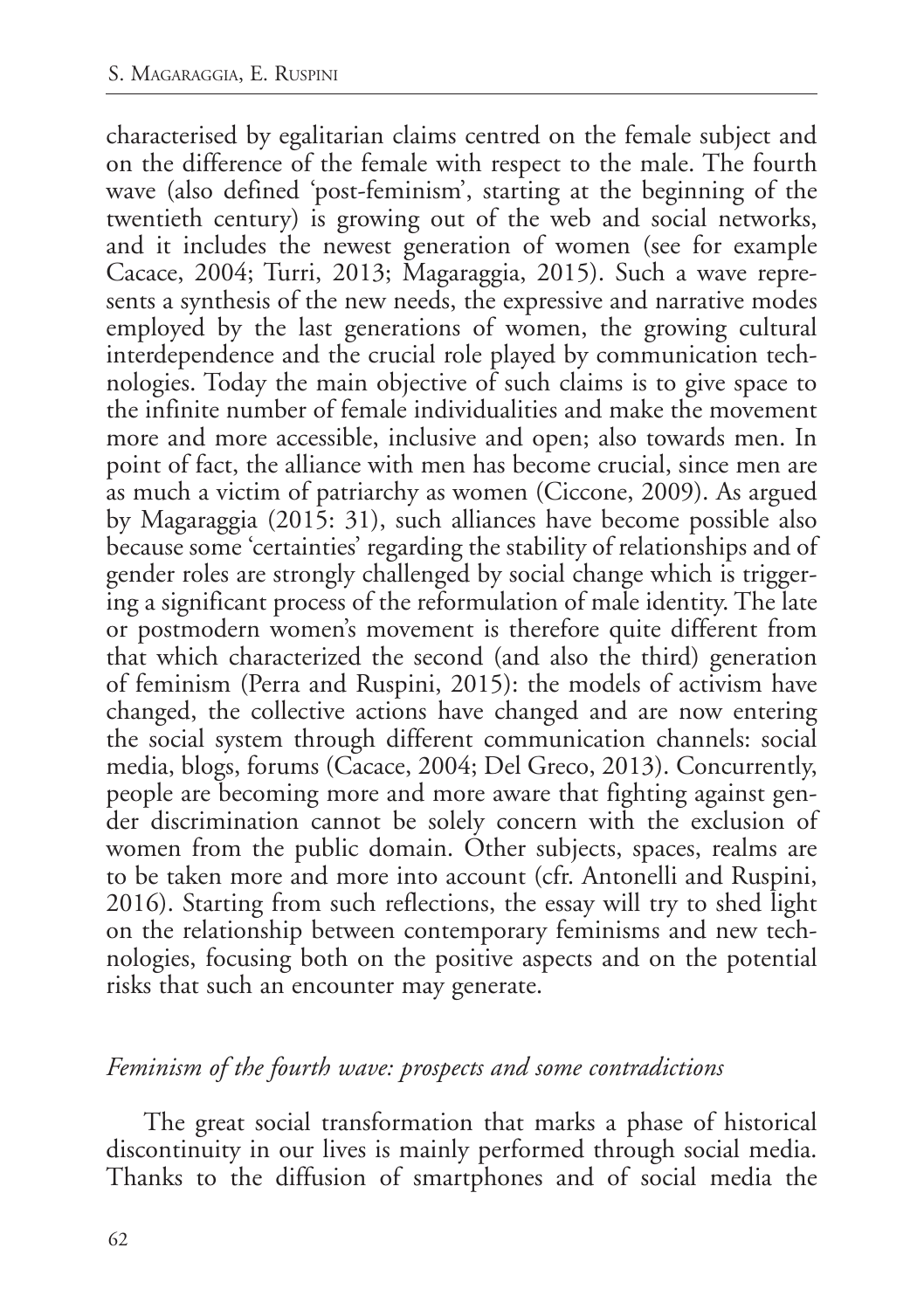<span id="page-2-1"></span>so-called #activism has developed. The global echo of feminist action such as 'One Billion Rising'[2](#page-2-0) shows the potential of digital practices of participation and organisation. The web is the perfect translator of individual practices into global action. Thanks to such a translation, daily life seems to have fully become a source of ideas capable of activating political participation (Del Greco, 2013; Rossi, 2013).

Such a 'development from within'easily achieves a global dimension thanks to the web and it implies the co-presence of several objectives; an extreme cacophony of voices that have only one element in common: trust in the web. The employment of virtual space has changed a lot with respect to the way it was employed by third wave feminisms; the boundaries between on-line and off-line have become hybrid and, being no more distinct, they melt into one and create a continuous stream of comparisons and action (Hinsey, 2013). The transformative effectiveness of these forms of activism is highly debated, while there is an agreement on the web's refreshing effect on feminisms.

The fourth wave seems to be a kind of feminism that wants the refoundation of gender identity: no more satisfied with definitions by negation – masculine is everything that is not feminine – but searching for libertarian, positive definitions. Such an operation means the transformation of male and female from their very roots, so from the way they are defined, i.e. from only focusing on the opposition such defining process aims at becoming inclusive.

In such a libertarian redefinition of our gender identity, men are also called on to play a significant role (surely a stronger one than in the past). The fourth wave is making into a political practice what has been scholarly affirmed by Men's Studies from the end of the 90s, namely that also masculinity is suffering from the patriarchal order (Ciccone, 2009; Magaraggia and Cherubini, 2013).

Male supremacy is finally considered, also by these feminist movements, as a mere exercise of power, mere narcissistic display and repetition of strict identity-making devices. The construction of a new symbolic order, capable of focussing on the relationship with alterity can happen only through an aware alliance of genders.

These alliances can only strengthen in such a historical moment when certainties are being dismissed at an increasingly fast rate. The

<span id="page-2-0"></span> $2$  One Billion Rising is the biggest mass action to end violence against women in human history <[www.onebillionrising.org](http://www.onebillionrising.org/)> (last access 31.03.2017).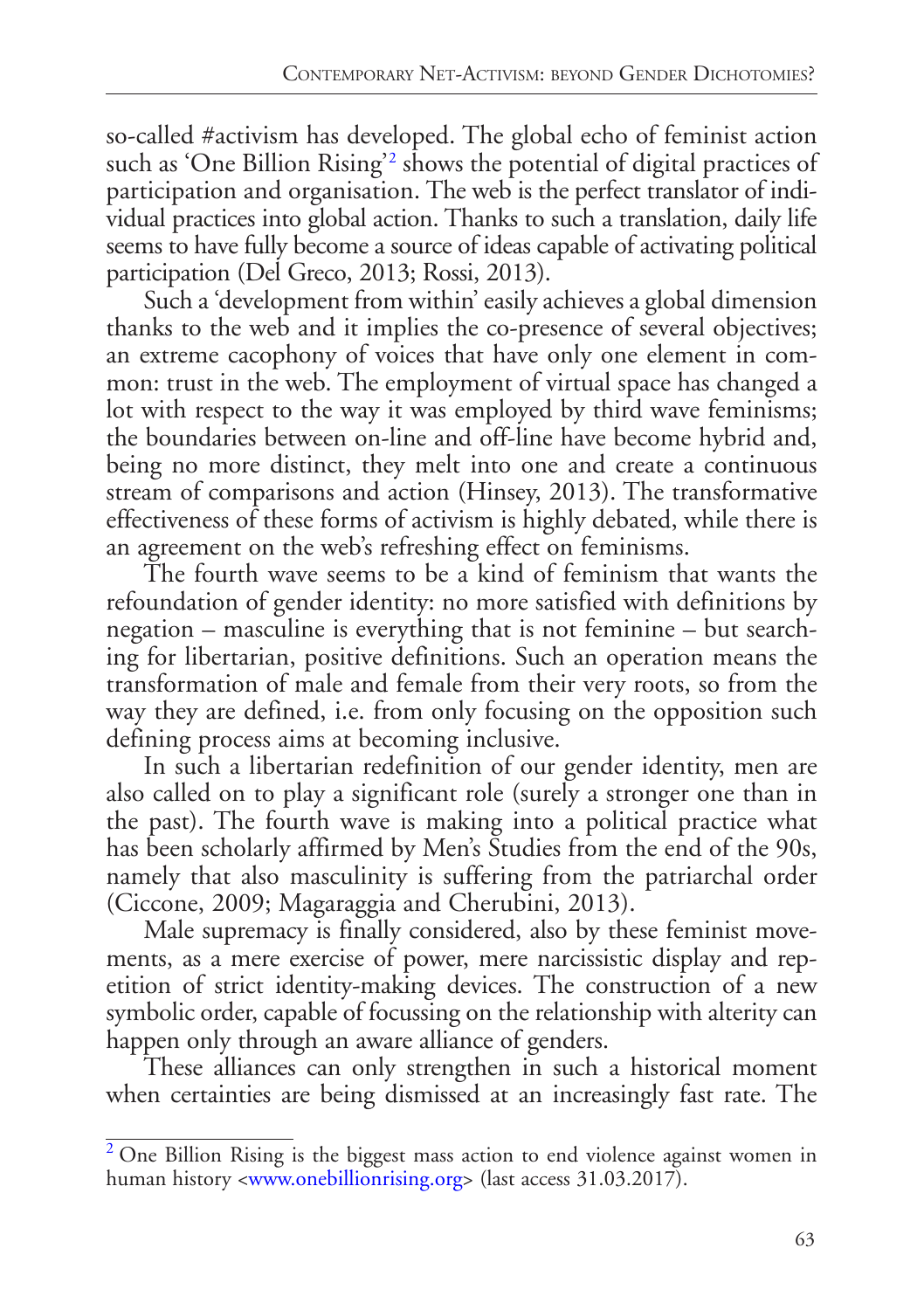<span id="page-3-1"></span>attempt to make differences coexist and co-work is revealed, for instance, by the slogan 'check your privilege', which is extremely popular online[3](#page-3-0) . The fourth wave has translated into a political practice the awareness (often, so far, only theoretical) that any form of social privilege is not visible to those who hold it. To defeat this invisibility, we have to question our privileges, which exactly because of such invisibility are an exercise of power.

A parallel that can be seen between the contents produced by this new feminism and those of the third wave (the feminism that was born with the protests at the G8 in Genoa, 2001) resides in the reflections on the transformations of the working modalities (Magaraggia *et al.*, 2005). The third wave thought over on the precariousness, its transformation from the mere contractual level to an existential condition. Today the same logic is applied to pornography. Women and men of the fourth wave seem to have come out of the sterile dichotomy 'yes/no' in accepting pornography. They have greatly enlightened the moralist nature of such debates and have transformed their paradigms, reasoning on the meanings that a 'pornification' of daily relationships involves. These relationships are being experimented on a slippery surface, painful and at times funny, one that thinks of «pornography as a particular kind of job or rather as a paradigmatic way to work» (Power, 2009: 43). In a society such as the current one, where no one can become a subject without being first transformed into a good product, where «no one can hold their subjectivity in a safe place without constantly bringing back to life, resuscitating and re-integrating the capacities that are attributed to and requested by a saleable product» (Bauman, 2007: 17), to speak about pornification seems necessary. It is necessary because such a commercialisation combines with a transformation of the boundary between public and private: every element of our identities is exposed to the commercialisation process, which then becomes pornification. How to become an active subject in this process and not just to give in passively is high on the agenda of the fourth wave.

To conclude this brief reflection, we would like to think over the potential risks, on the foreseeable tricks that contemporary feminism may have to face.

<span id="page-3-0"></span><sup>&</sup>lt;sup>[3](#page-3-1)</sup> 'Check Your Privilege' is an online expression used to remind others that the body and life we are born into comes with specific privileges. That we have to be situated [<www.checkmyprivilege.com>](http://www.checkmyprivilege.com) (last access 31.03.2017).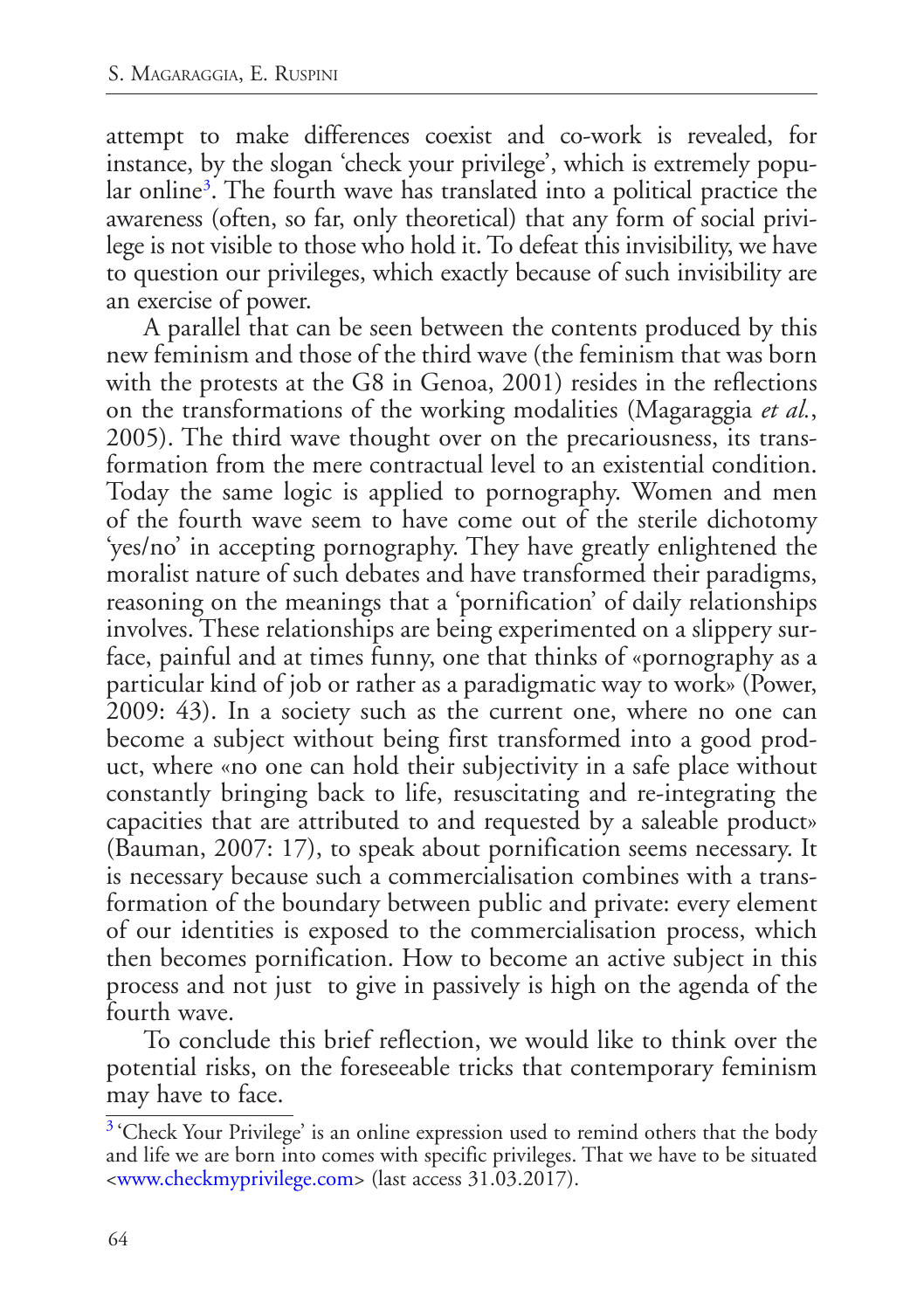A characteristic of consumer society is the capacity it has developed to «absorb every kind of dissent that (like in other types of society) it inevitably generates, transforming itself into a fundamental resource to reproduce, strengthen and expand» (Bauman, 2007: 61).

Also the feminisms of the fourth wave risk being integrated into the prevailing order so as to continue to serve dominant interests (Mathiesen, 2004). A pop version of feminism, unable (or not interested) to offer some criticism of the oppressive structures of neoliberal patriarchy is more and more present, both online and offline. Feminism is thus translated into a very fashionable accessory for emancipated women. It is a kind of feminism<sup>[4](#page-4-0)</sup> that is not able (or it does not want) to shed light on the contradictions of media messages, of imposed models, while, in an incoherent and critical way, it chooses some of those models and makes them its own.

<span id="page-4-1"></span>As underlined by Nina Power (2007), such a lively passivity is functional to feminised capitalism, since it does not produce resistance, ruptures, counter thought, but rather a turnover increase for the market and a sense of frustration for female consumers. Today, this is one of the main dangers that fourth wave feminism faces.

<span id="page-4-0"></span> $4$  The argument can be found, for instance, in what Jessica Valenti (journalist for *The Guardian*) writes.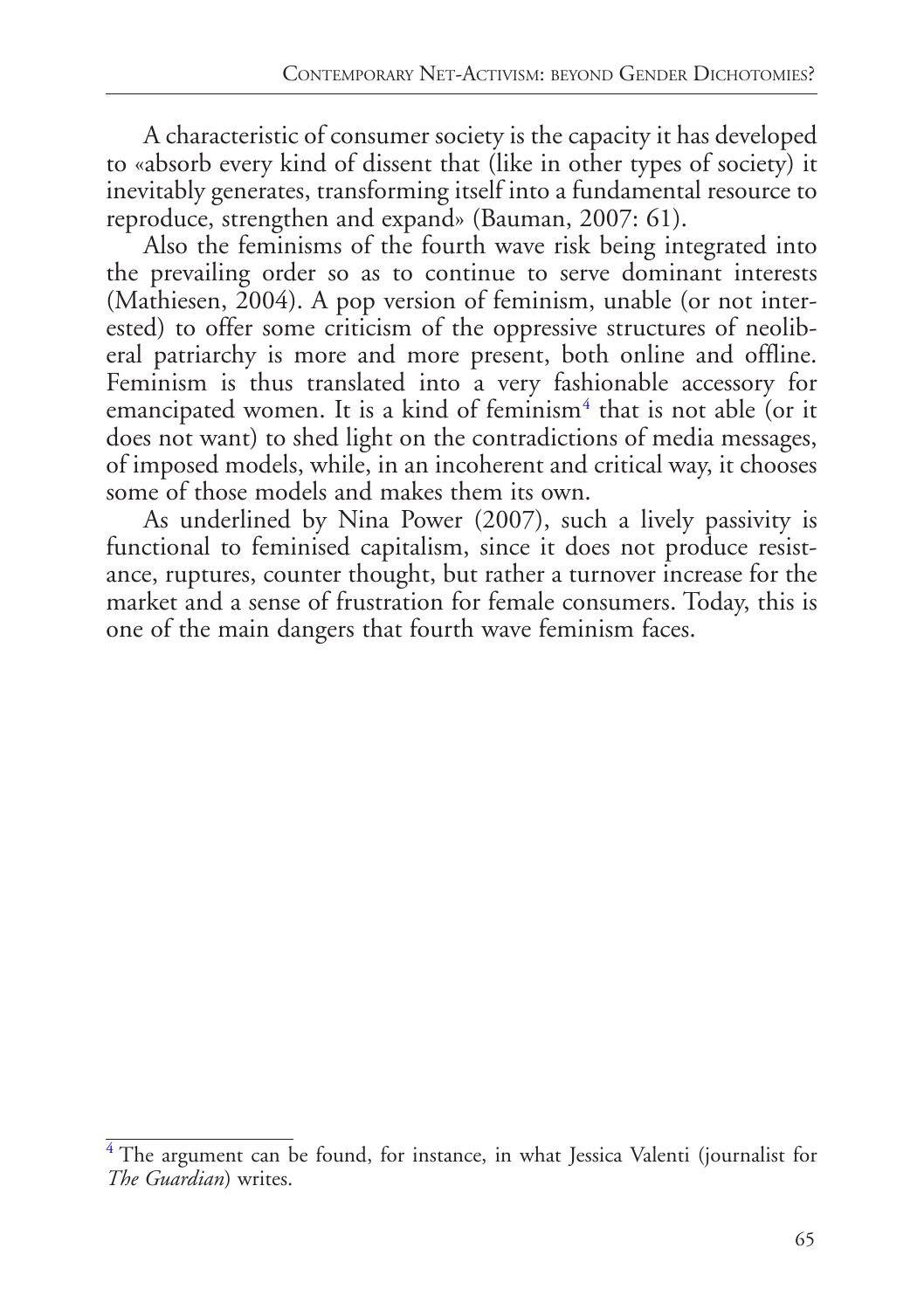## **REFERENCES**

Antonelli, F. and Ruspini, E. (2016). Il futuro della ricerca su generi e orientamenti sessuali In Corbisiero F. and Ruspini E. (eds.). *Sociologia del Futuro. Studiare la Società del XXI Secolo*, Collana 'Contemporanea. Sfide Sociologiche e Ricerca Sociale'. Lavis (TN): WoltersKluwer/ CEDAM.

Bauman, Z. (2007). *Consumo, dunque sono*. Roma-Bari: Laterza.

- Cacace, M. (2004). *Femminismo e generazioni: valori, culture e comportamenti a confronto*. Milano: Baldini Castoldi & Dalai.
- Calabrò, A.R. and Confalonieri, M.A. (2007). *Usciamo dal silenzio: continuità e innovazione nella partecipazione politica e civile delle*  donne. LUD [<http://www.universitadelledonne.it/calabro.htm](http://www.universitadelledonne.it/calabro.htm)> (last access 31.03.2017).
- Ciccone, S. (2009). *Essere maschi*. *Tra potere e libertà*. Torino: Rosenberg &Sellier.
- Del Greco, M. (2013). Voci femminili, blog, seconde generazioni. Il caso di Yalla Italia. In Turri, M.G. (eds.), *Femen. La nuova rivoluzione femminista*. Sesto San Giovanni: Mimesis.
- Hinsey, V. (2013). Girls get digital: A critical view of cyberfeminism. *On Our Terms*, 1(1), 1-13.
- Lussana, F. (2012). *Il movimento femminista in Italia. Esperienze, storie, memorie*. Roma: Carocci.
- Magaraggia, S. (2015). Il moto ondoso dei femminismi. Abbiamo avvistato la quarta ondata. In Magaraggia, S. and Vingelli, G. (eds.). Genere e partecipazione politica. Milano: Franco Angeli.
- Magaraggia, S. and Cherubini, D. (2013). *Uomini contro le donne? Le radici della violenza maschile*. Torino: Utet.
- Magaraggia, S., Martucci C. and Pozzi, F. (2005). The Great fresco painting of the Italian Feminist Movements. *ARCP - Annual Review of critical Psychology*, 4, 26-38.
- Mathiesen, T. (2004). *Silently Silenced: Essays on the Creation of Acquiescence in Modern Society*. Winchester: Waterside Press.
- PERRA, M.S. and RUSPINI, E. (2015). Femminismi e controfemminismi? Un tentativo di riflessione a partire dal movimento americano WAF. *Sociologia Italiana-AIS Journal of Sociology*, 5, 97-122.
- Rossi, M. (2013). Donne e femminismi tra significati ed esperienze. In Turri M.G. (eds.), *Femen. La nuova rivoluzione femminista*. Sesto San Giovanni: Mimesis.